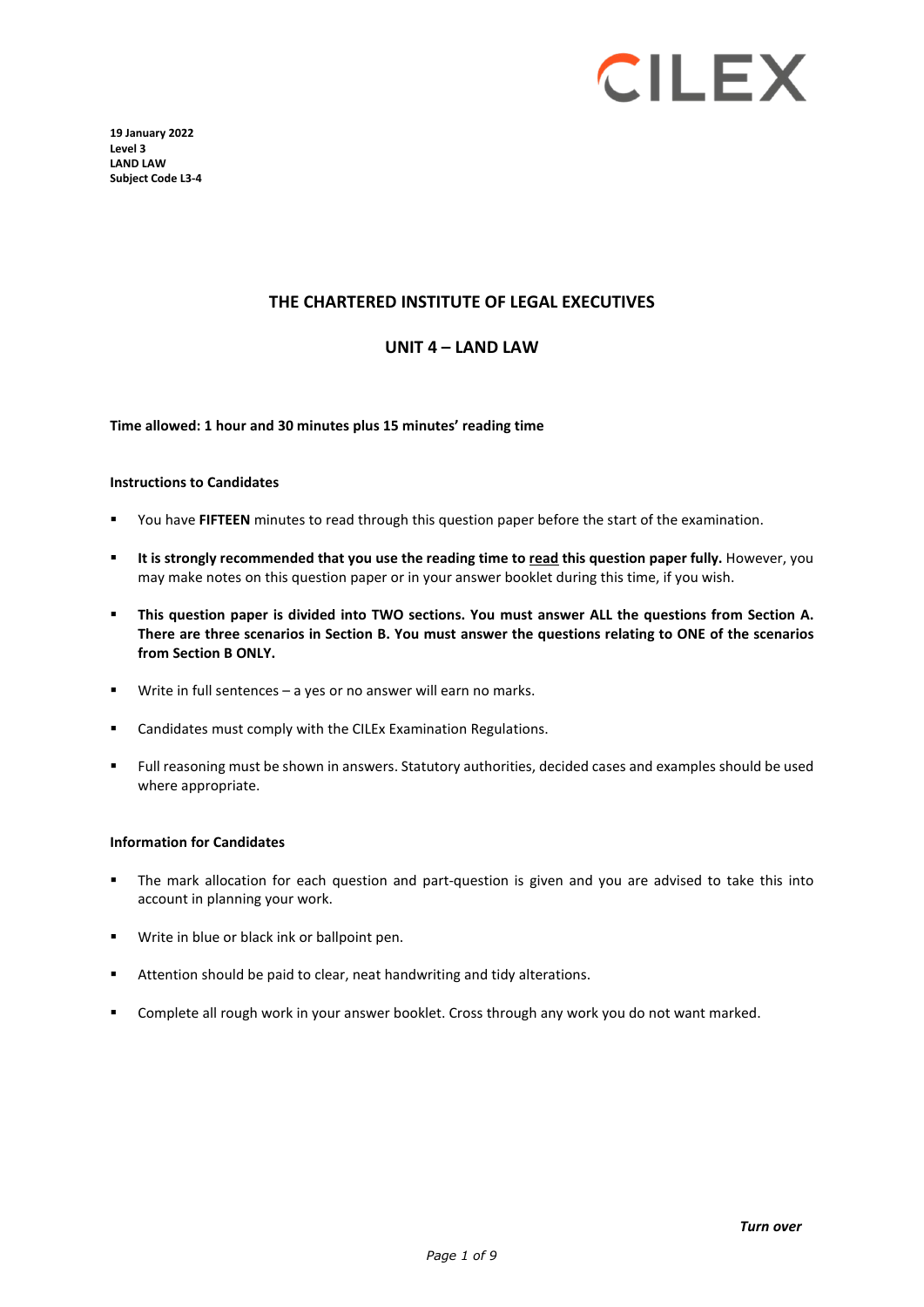### **SECTION A**

# **(Answer ALL questions in Section A)**

| Explain, with reference to case law, how the degree of attachment test is used to<br>1.<br>decide whether an object is a fixture or fitting.<br>(2 marks) |  |
|-----------------------------------------------------------------------------------------------------------------------------------------------------------|--|
| 2.<br>Identify what is meant by 'incorporeal hereditaments' under s205 (1) (ix) Law of<br>Property Act 1925 and give one example.<br>(2 marks)            |  |
| 3.<br>Identify the requirements of a valid contract for the sale of land, with reference to the<br>statute and section number.<br>(4 marks)               |  |
| Explain what is meant by 'overreaching' and how it is achieved on the sale of land.<br>4.<br>(5 marks)                                                    |  |
| 5.<br>Describe the requirements for severance of a joint tenancy under s.36 (2) Law of<br>Property Act 1925.<br>(5 marks)                                 |  |
| State what is meant by a 'profit a prendre' and give one example.<br>6.<br>(2 marks)                                                                      |  |
| Explain how to distinguish between a positive covenant and a restrictive covenant and<br>7.<br>give one example of a positive covenant.<br>(4 marks)      |  |
| 8.<br>Describe the main features of a repayment mortgage.<br>(5 marks)                                                                                    |  |
| 9.<br>Explain what is meant by the 'curtain principle'.<br>(2 marks)                                                                                      |  |
| Identify the interests which bind a buyer of land with 'absolute leasehold title'.<br>10.                                                                 |  |

*(4 marks)*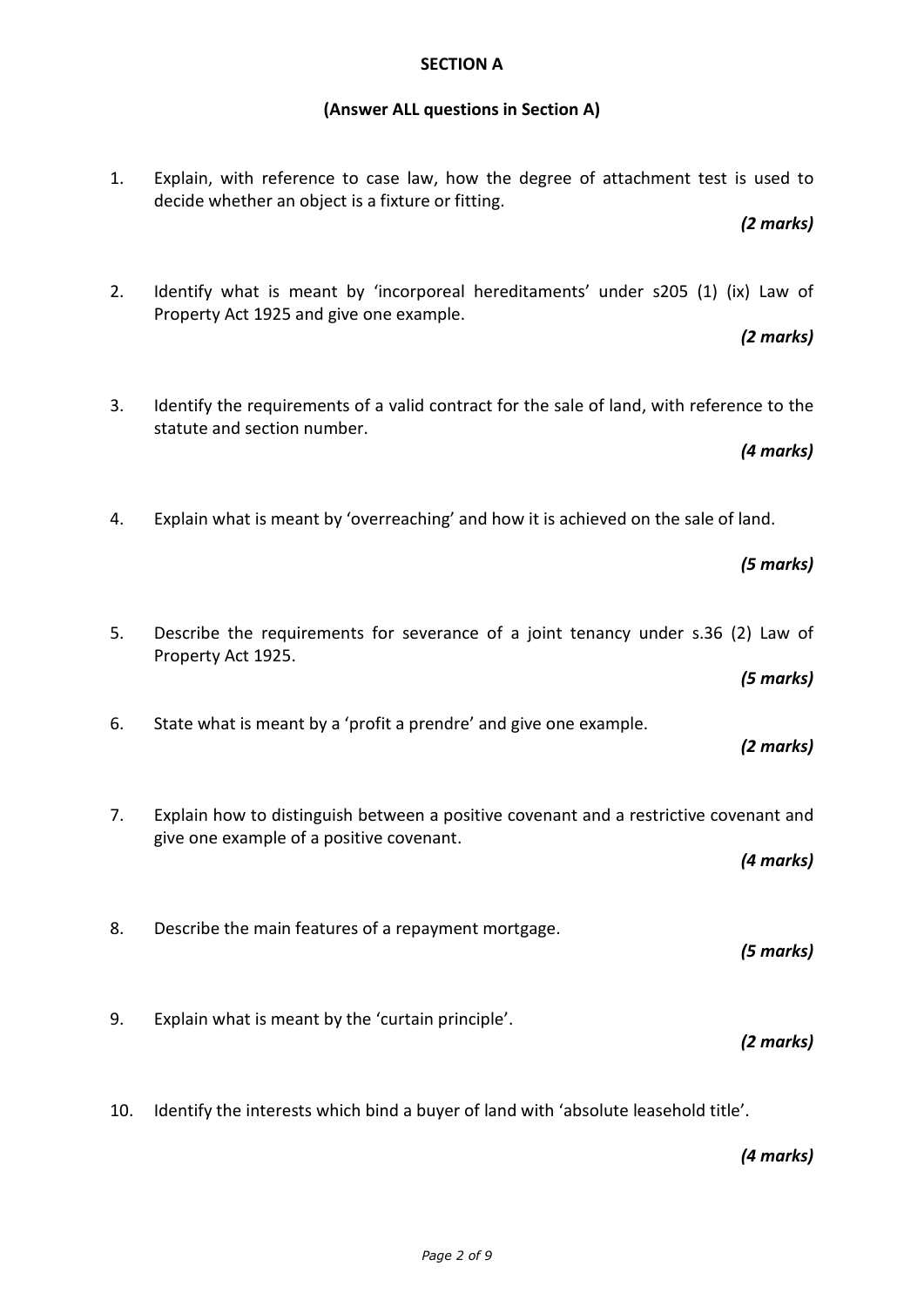11. Identify any **three** interests in land which are capable of substantive registration under s.2 Land Registration Act 2002.

*(3 marks)*

12. Identify any **two** remedies of a mortgagee.

*(2 marks)*

*(Total Marks for Section A: 40 marks)*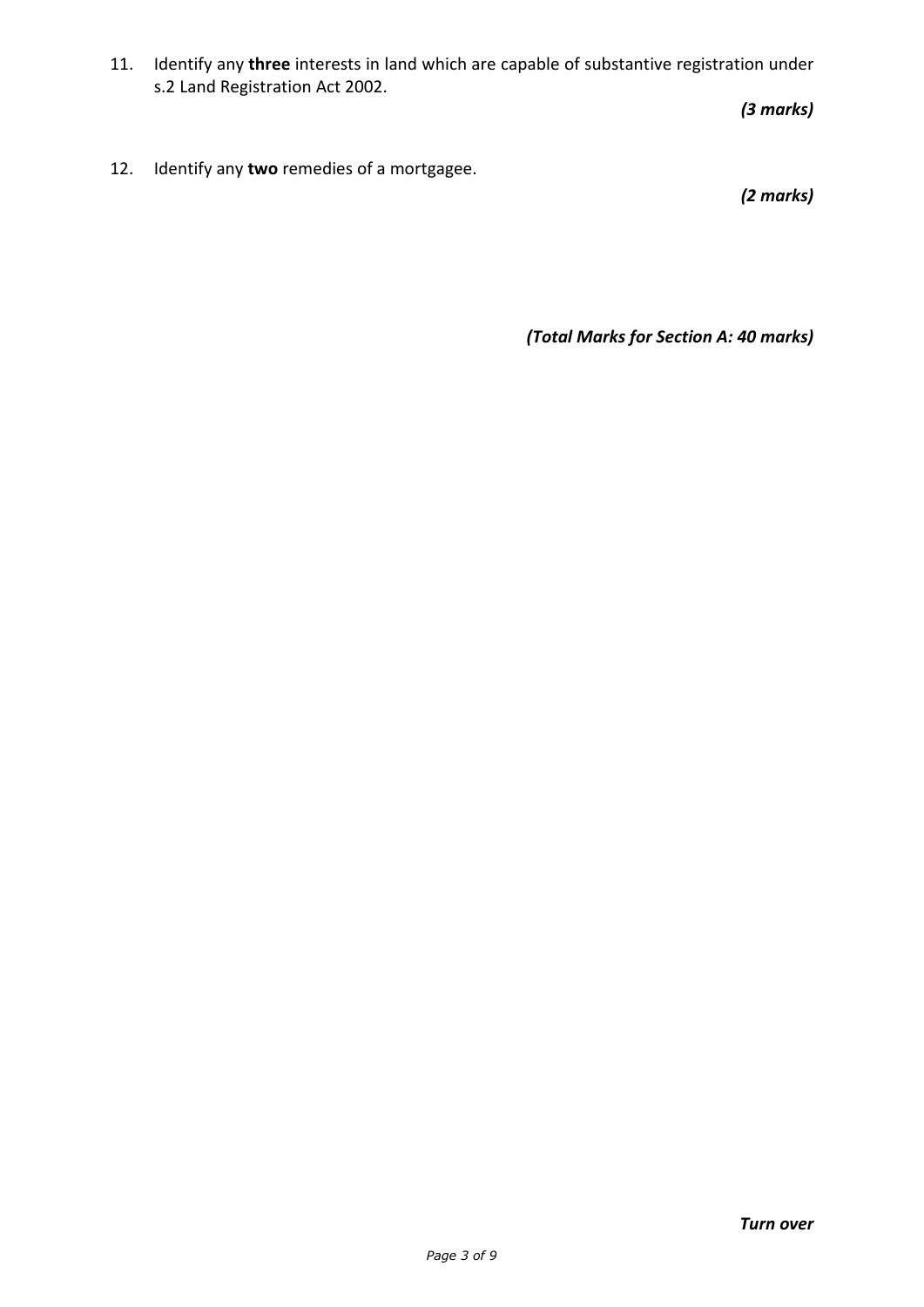#### **SECTION B**

## **(There are three scenarios in Section B. Answer the questions relating to ONE of the scenarios ONLY)**

### **Scenario 1**

In 2010 Neil and Bella bought a house, 3 Mitchell Road, for them and their two young children. Neil and Bella owned 3 Mitchell Road as legal and beneficial joint tenants. In 2015 Neil died.

In 2016, Bella sold 3 Mitchell Road and, in 2018, she bought Lilac Cottage, with her friend Jeevan. Bella and Jeevan did not intend this to be a long-term arrangement. They hoped that they would be able to make enough money from selling Lilac Cottage so that they could then each afford to buy their own house.

The purchase price of Lilac Cottage was £300,000. Bella and Jeevan each paid £100,000 towards the purchase price. Jeevan's aunt, Anaisha, also paid £50,000 towards the purchase price and Bella and Jeevan obtained a mortgage of £50,000 from the Bedfordshire Building Society for the balance.

Bella and Jeevan own Lilac Cottage as beneficial tenants in common. Nothing was recorded in writing in respect of Anaisha's contribution. At the time that Anaisha made the contribution, she told Jeevan that she was happy to be in a position to help Jeevan with his purchase.

Bella and Jeevan lived in Lilac Cottage with Bella's two children. Anaisha has never lived at the property.

The arrangement worked well until six months ago when Jeevan decided that he would like to sell Lilac Cottage. Bella does not want to sell Lilac Cottage.

Jeevan has moved out of Lilac Cottage and Bella continues to live there with her two children. Bella is struggling to pay the monthly mortgage payments and has also not been insuring Lilac Cottage, in breach of the mortgage conditions.

Bella has received a letter from the Bedfordshire Building Society stating that as the mortgage has not been paid for the last three months, they may apply to the court for an order to sell Lilac Cottage. Bella is also worried that if Bedfordshire Building Society sells Lilac Cottage, they may sell it for much less than its current value of £400,000.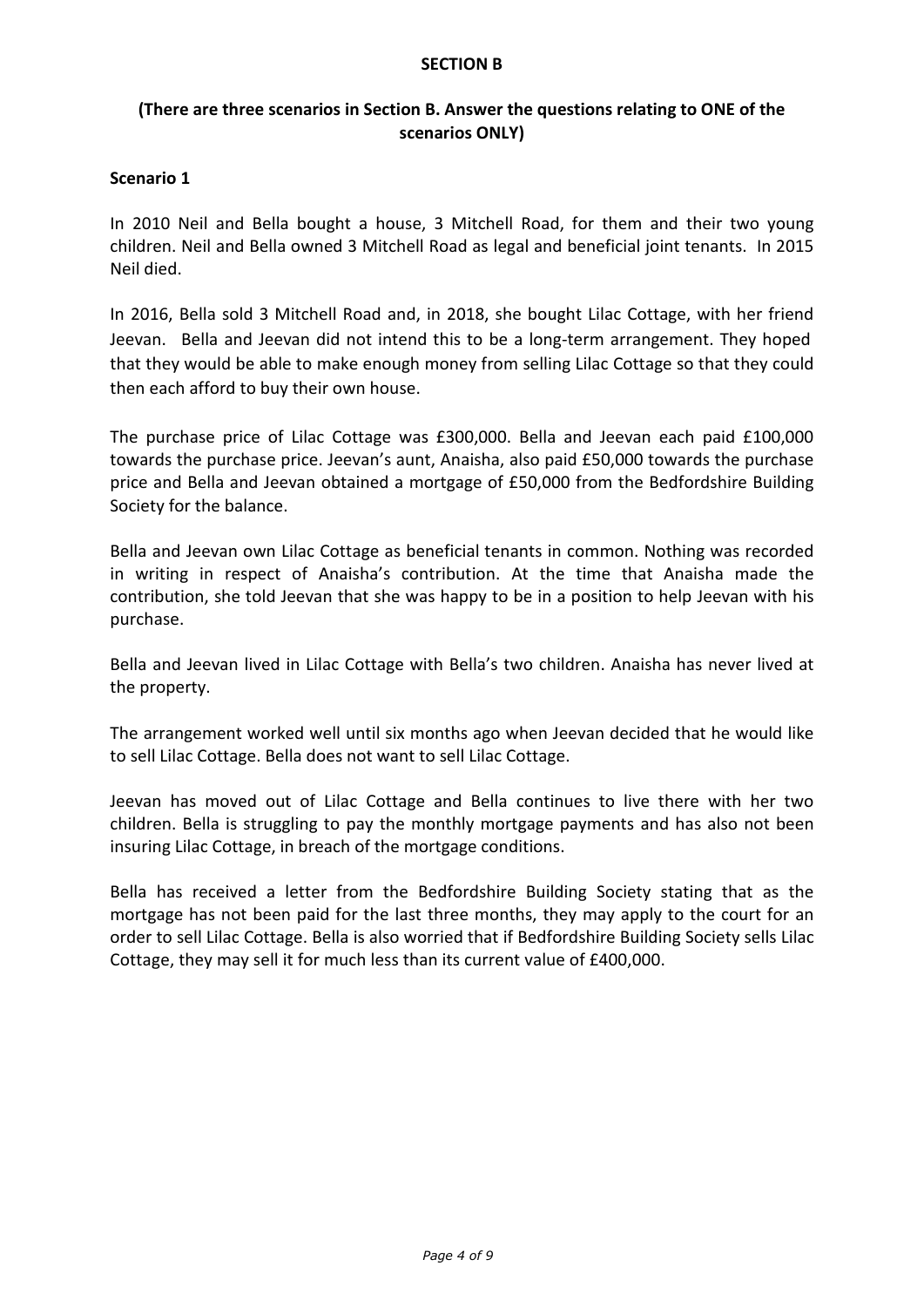death of Neil.

sale is exercisable.

4. Explain whether Bedfordshire Building Society's power of sale is exercisable under s.103 Law of Property Act 1925. *(5 marks)*  Assume for the purpose of Question 5 only that Bedfordshire Building Society's power of 5. Explain whether it could sell Lilac Cottage for less than the current value. *(4 marks)* 

3. (a) Identify the statute and section number that entitles Jeevan to apply for an order for sale of Lilac Cottage. *(1 mark)* 

1. Explain who owned the legal and beneficial interest in 3 Mitchell Road following the

2. Explain whether Anaisha can claim a share of Lilac Cottage.

- (b) Identify any **three** factors the court must take into account when deciding
	- whether to make this order for the sale of Lilac Cottage. *(3 marks)*
- (c) Explain whether the court is likely to order the sale of Lilac Cottage.

*(5 marks)*

## *(Total: 9 marks)*

*(Total Marks for Scenario 1: 30 marks)*

*(5 marks)*

*(7 marks)*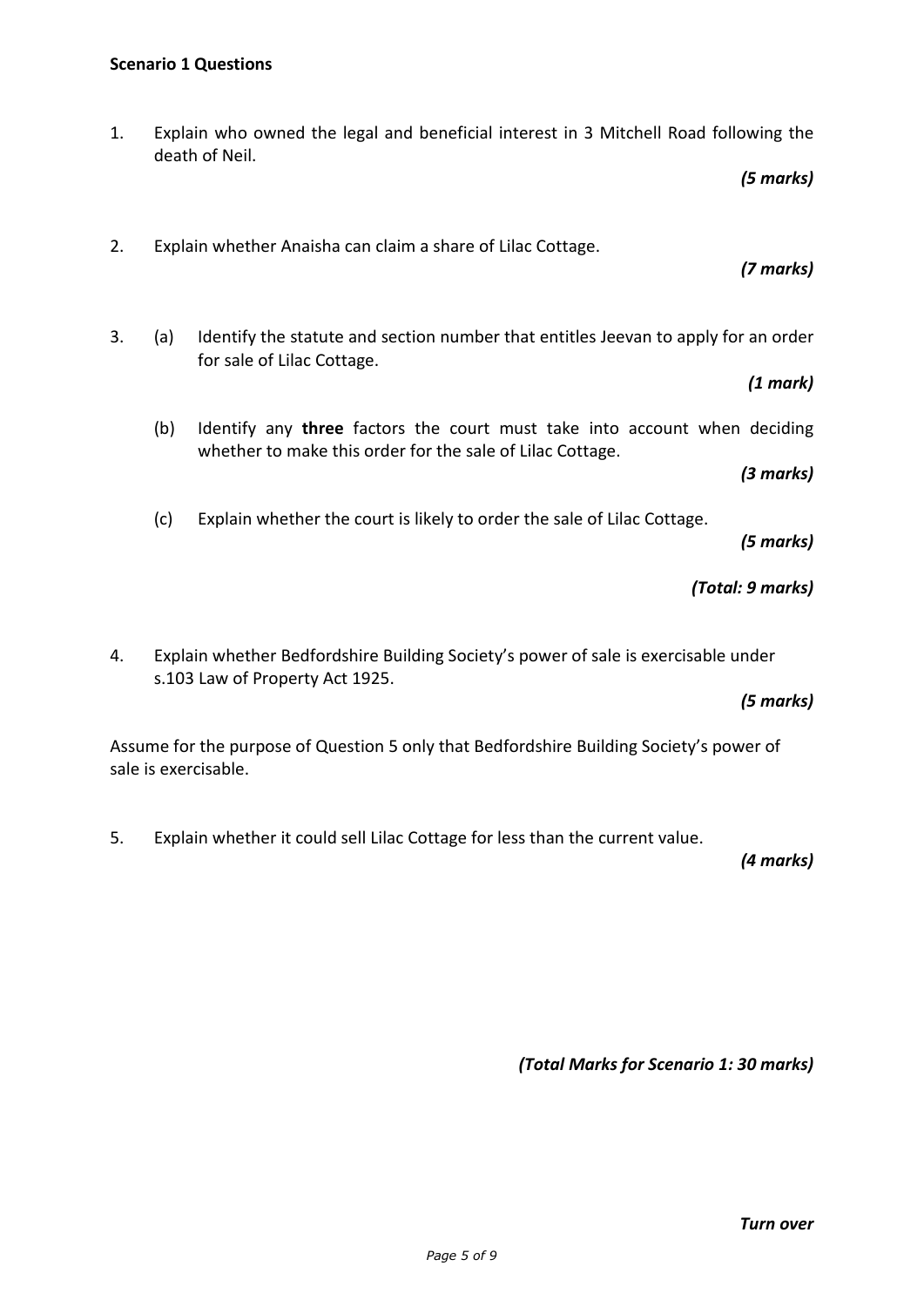Bob has owned a house, 52 Aneray Road, since 1975 and Anna has owned the adjoining hotel, 'Sea View', since 1986. Before Anna bought Sea View, and during her ownership, the sign advertising the hotel has been situated in the garden of 52 Aneray Road.

Bob asked Anna to remove the sign but Anna refused. Bob has taken legal advice and has been told that Anna may have to remove the sign because it does not benefit Sea View and therefore is not capable of being an easement.

There is a further area of land suitable for parking one vehicle ('the parking space') adjacent to the hotel, and this belongs to Tony. Shortly after her purchase of Sea View, Tony agreed with Anna that she could use the parking space. Anna has used the parking space on an almost daily basis since her purchase.

Tony has recently contacted Anna and has said that he wants her to stop using the parking space, but Anna has refused. Tony has looked into this and believes that Anna does not have the legal right to use the parking space because this would be 'exclusive possession.'

There is no reference in the Land Registry title of Tony's land to Anna's use of the parking space. The parking space and Sea View have never been in common ownership.

Anna has also sought legal advice in respect of the above issues and has been told by her solicitors that the title deeds of Sea View are unregistered and it would be better if the title of Sea View was registered.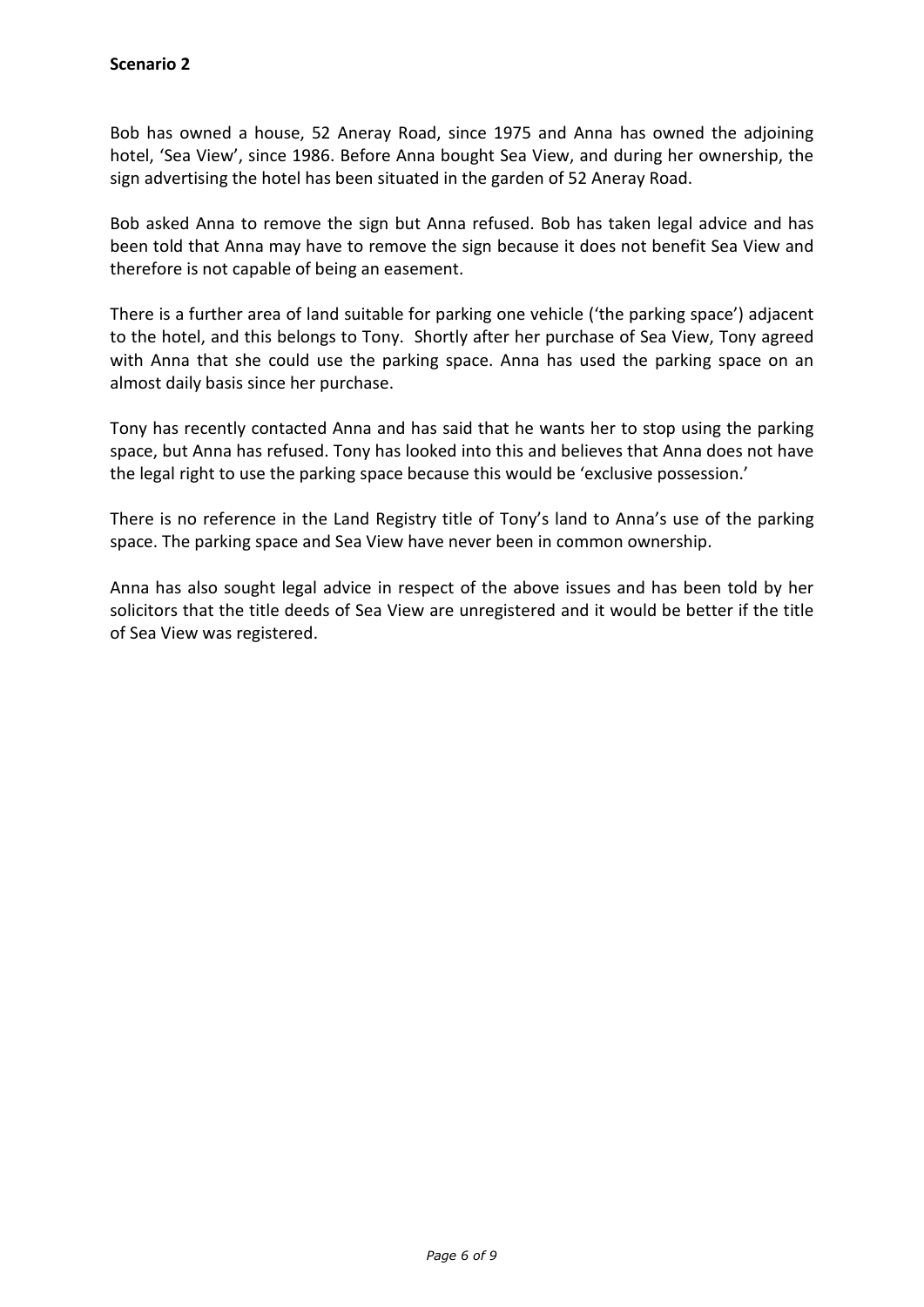1. (a) Explain what is meant by the sign needing to benefit Sea View for it to be capable of being an easement.

### *(3 marks)*

(b) Explain whether the sign in Bob's garden benefits Sea View and is capable of being an easement.

# *(3 marks)*

# *(Total: 6 marks)*

2. Explain whether Anna's use of the parking space gives her exclusive possession of it.

## *(4 marks)*

Assume for the purposes of Question 3 only that the use of the parking space is capable of being a valid easement.

3. (a) Describe the requirements to acquire a right by prescription.

### *(5 marks)*

(b) Explain whether Anna has acquired the right to use the parking space by prescription.

*(5 marks)*

*(Total: 10 marks)* 

4. (a) Explain why the title of Sea View is unregistered.

### *(3 marks)*

(b) Explain whether it would make any difference to your answer to Question 4(a) if Anna had mortgaged Sea View in 2005.

*(4 marks)* 

(c) Identify any **three** advantages of the system of land registration.

*(3 marks)*

*(Total: 10 marks)* 

*(Total Marks for Scenario 2: 30 marks)*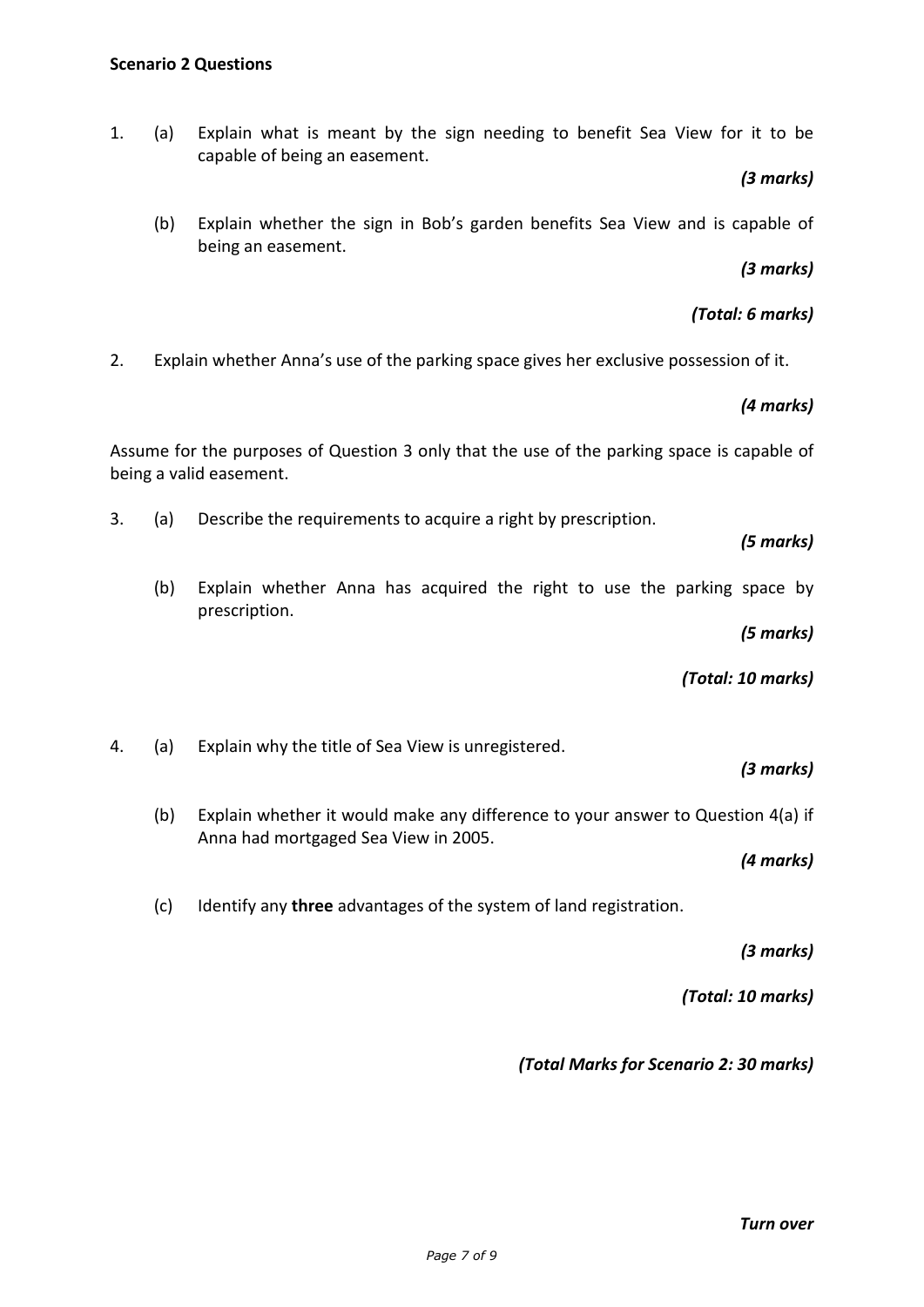### **Scenario 3**

In 2010, Lois owned a plot of land and had two houses built on that land, The Sycamore and The Oaks. In 2011, Lois sold The Oaks to David and retained ownership of The Sycamore.

The Transfer Deed of The Oaks made between Lois and David in 2011 contains the following provisions in respect of the use of The Oaks:

'For the benefit of The Sycamore and the current and future owners of it and so as to bind the Transferee and their successors in title to The Oaks, the Transferee agrees;

1. Not to use The Oaks for any commercial purposes'.

In 2016, David sold The Oaks to Perry. In 2019, Lois sold The Sycamore to Yolande. Perry has recently started a hairdressing business at The Oaks. Yolande would like to stop Perry from running this business because the amount of traffic going to and from The Oaks has increased substantially as a result of the business.

Perry has told Yolande that he is not bound by the covenant in the 2011 Transfer Deed as neither he nor Yolande signed this Transfer Deed.

Yolande's lawyer has obtained a copy of the Transfer Deed used when David sold The Oaks to Perry in 2016 and he has told Yolande that, in it, Perry promised David to comply with this covenant. In addition, Yolande's lawyer has obtained a copy of the Land Registry title of The Oaks and has told Yolande that there is a reference to this covenant in the title of The Oaks.